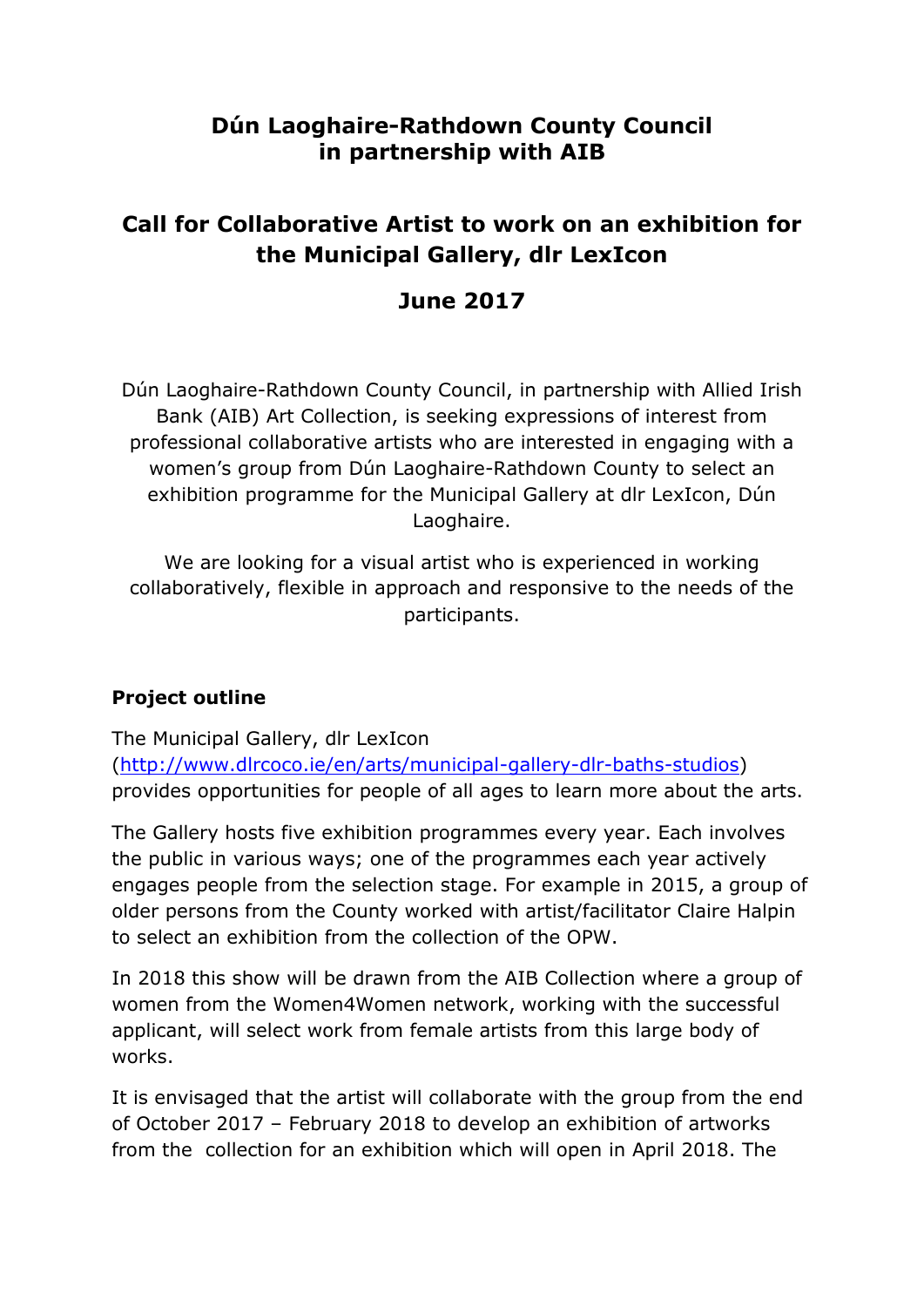project partners require the successful applicant to record/document the project as it develops, for public dissemination.

The budget assigned for the artist to this project is  $\epsilon$ 3,890, and this includes meetings with the group, meetings with the project partners and any other project fees as per breakdown below. Please note that the project budget is VAT inclusive. The appointed artist will be required to have Public Liability Insurance with cover of €6.5 million.

The exhibition will be project-managed by the Arts Office of Dún Laoghaire-Rathdown County Council. The Arts Office, in consultation with AIB will be responsible for the installation, promotion and management of the exhibition.

# **Summary Timeline**

Application deadline: 12pm Thursday 24 August 2017

Successful artist informed by: 14 September 2017

Research period for the artist: 18 September – 13 October 2017

Collaboration with the group: October 2017– February 2018

Exhibition opens: week of 2 April 2018

### **Project fees and breakdown**

- 12 x 2hr sessions with the group:  $€1,200$
- 6 x meetings (with project partners):  $€40 \times 6$ :  $€240$
- 2 days install of the exhibition:  $€175 \times 2$ :  $€350$
- 8 x days (to include feeding into print material, assisting
- with public engagement programme:  $€175 \times 8$ :  $€1,400$
- Research:  $€700$
- Total: €3890

Applicants should note that payment/s will be processed through the PAYE (payroll) system for taxation purposes for individuals. (i.e. those who do not have a registered company).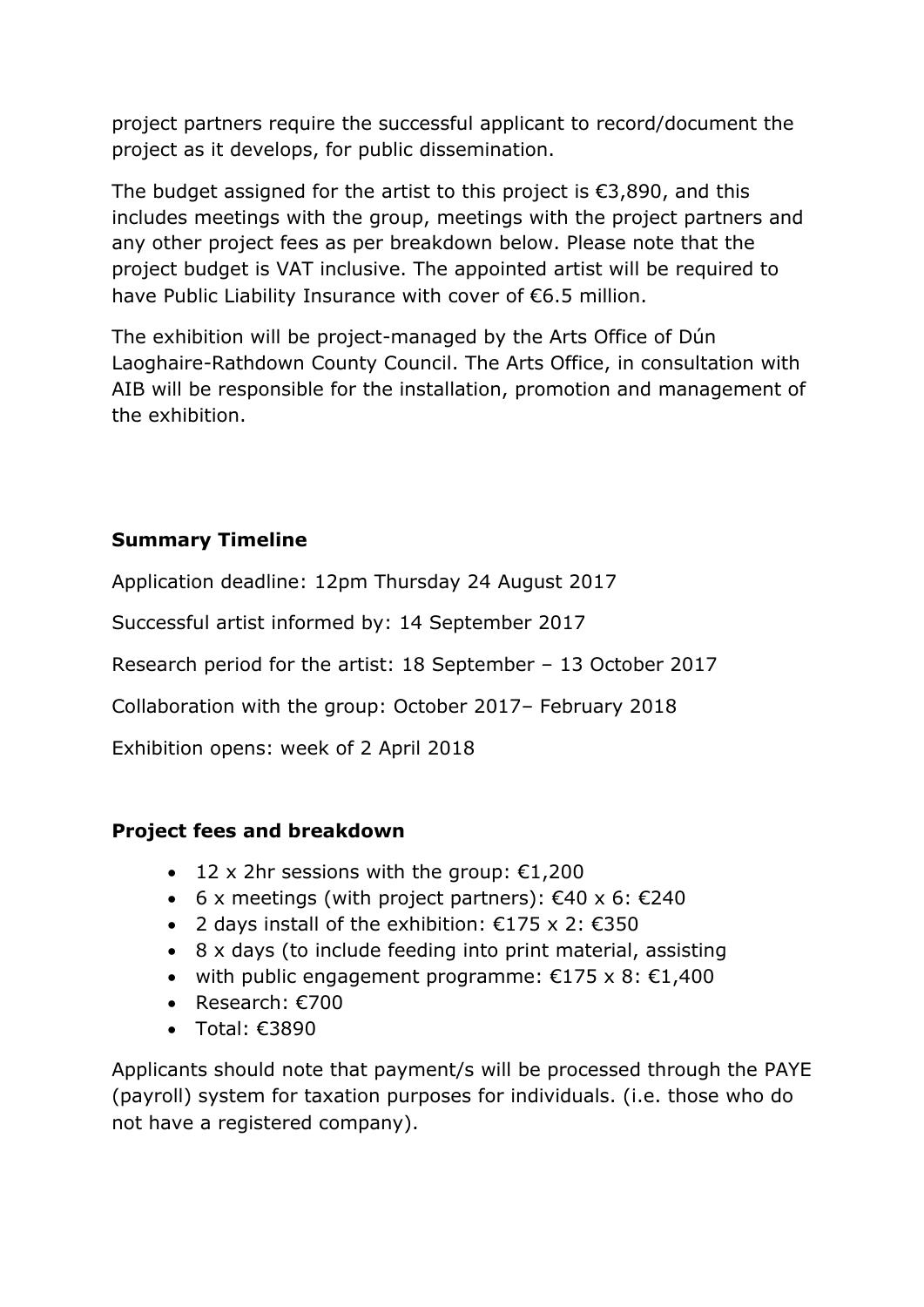Please apply in writing and include 3 hard copies of each of the

following (email applications will not be accepted) $*$ 

- Curriculum Vitae with relevant experience clearly outlined
- An expression of interest clearly stating why you have applied and the relevance of the opportunity to your work to date. This proposal also needs to state your approach to the project and participants. (2 A4 pages in length maximum)
- Two written references (related to collaborative practice)
- Supplementary information that will support the application, for example short description of relevant previous projects and photographs/audio or visual documentation\*

\* Please note that supplementary information will not be returned to applicant (applicants should ensure that they do not send any unique or irreplaceable material).

# **Guidelines:**

- Selection will be based on the written proposal, references and any additional supplementary material supplied.
- Applicants may be called to an interview if deemed necessary by the selection panel.
- Applications received after 12 noon on Thursday 24 August will not be accepted under any circumstances.
- Emailed applications will be deemed ineligible.
- Applications that do not include 3 hard copies as requested will be considered ineligible.
- The successful candidate may be required to complete Garda Vetting if engaging with persons that are deemed vulnerable under the National Vetting Bureau (Children and Vulnerable Persons) Act 2013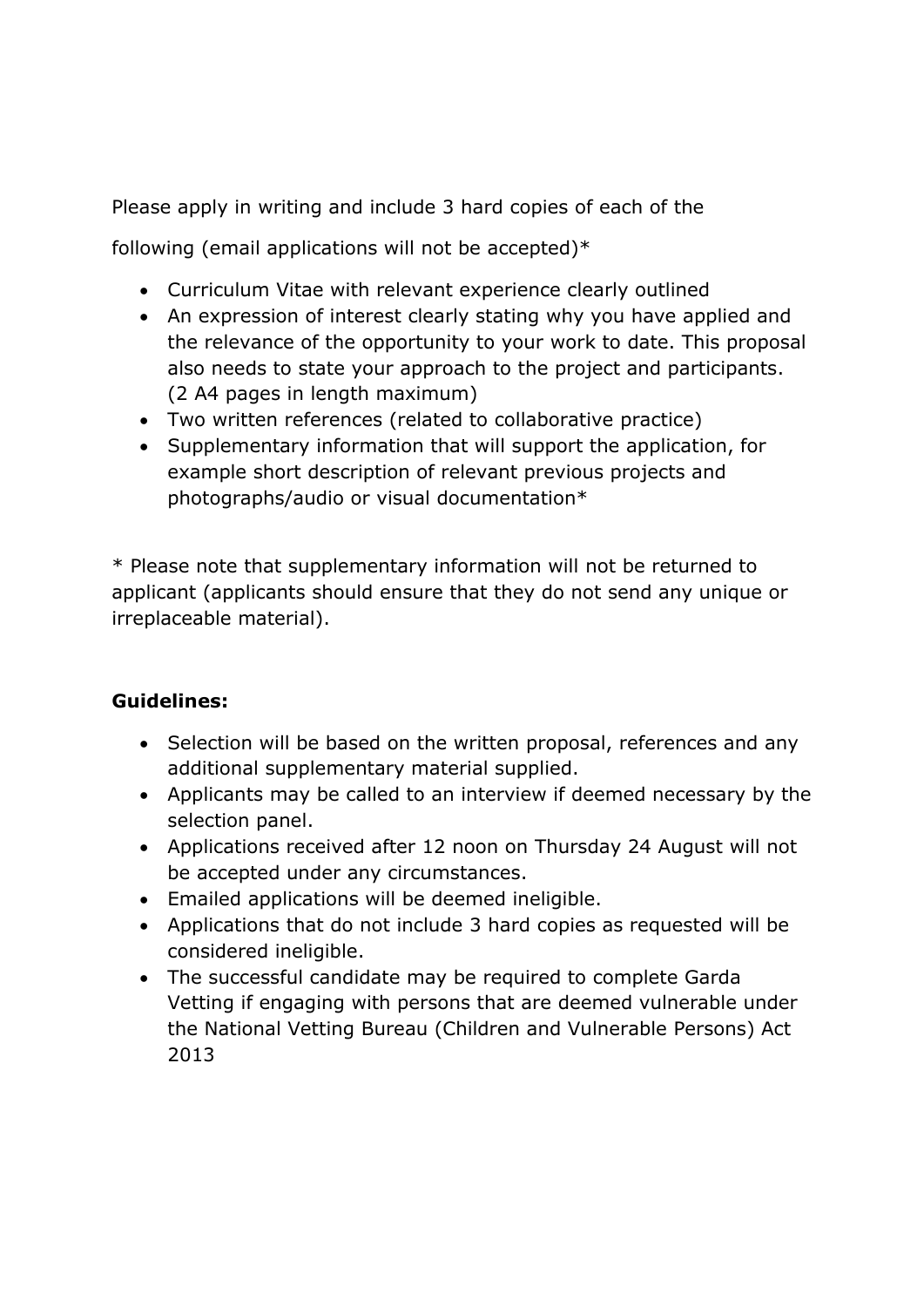# **Selection criteria and marking**

- Experience of facilitating programmes which increase participation in the visual arts in community settings (Marks will be awarded out of 40)
- Quality of relevant previous work (Marks will be awarded out of 35)
- Knowledge of visual art (Marks will be awarded out of 25)

# **Insurance**

Please note that the successful applicant will be required to have Public Liability Insurance with cover of €6.5 million. Non-Vat registered service providers may be liable for Professional Services Withholding Tax. The successful applicant may be required to provide Dún Laoghaire-Rathdown County Council with a tax clearance certificate prior to signing of contracts.

### **Freedom of Information**

The provisions of the Freedom of Information Act 1997-2003 apply to Dún Laoghaire-Rathdown County Council. Applicants should state if any of the information supplied by them is confidential or sensitive and should not be disclosed in response to a request for information under the aforementioned Act. Applicants should state why they consider the information to be confidential or commercially sensitive.

### **Support from Dún Laoghaire-Rathdown County Council**

Dún Laoghaire-Rathdown Arts Office will act as the liaison support between the successful applicant and the Women4Women Network in the start-up stage of the project and if further support is required during the lifetime of the project.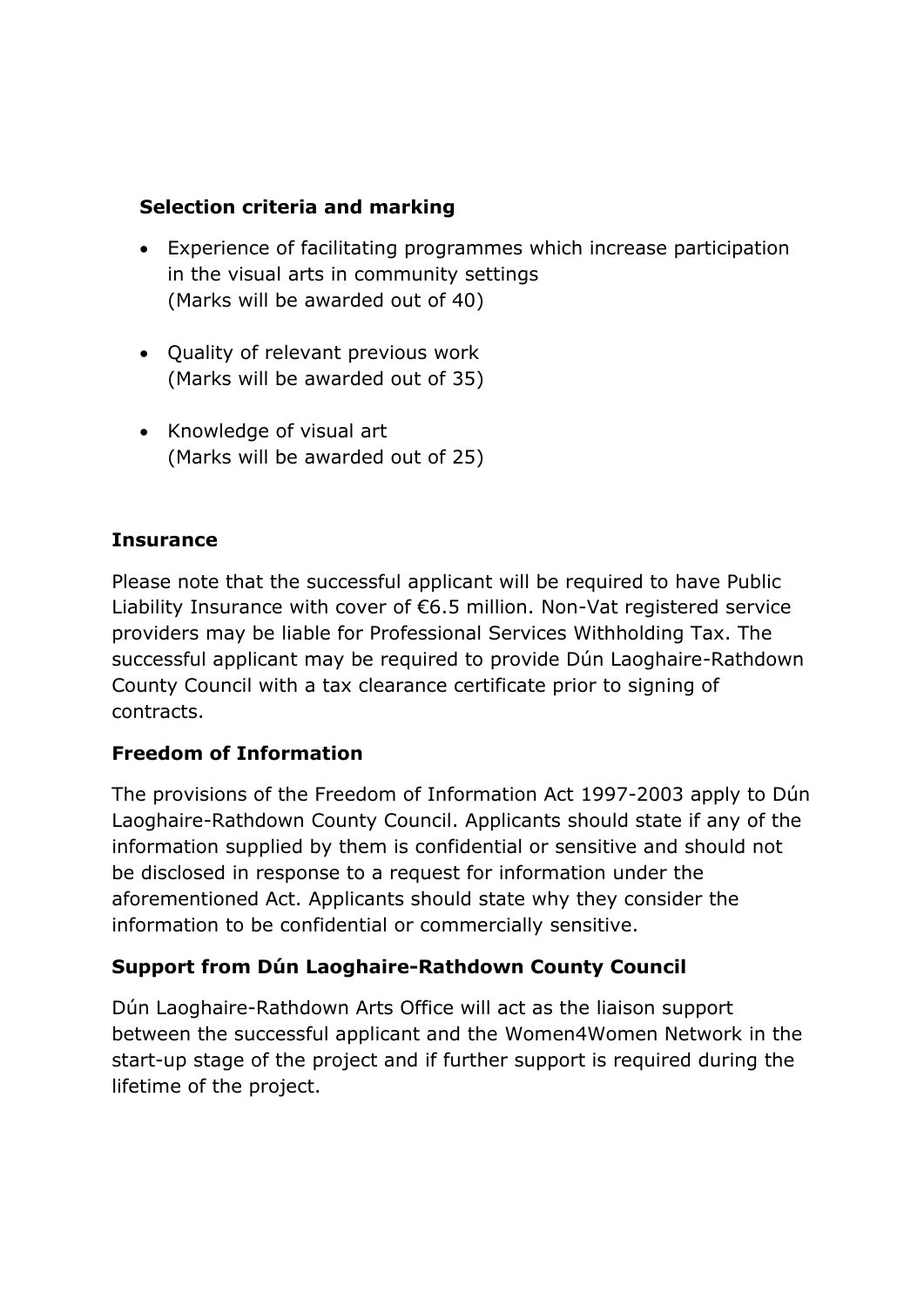## **AIB Collection**

Over 30 years ago AIB began collecting Irish art. The collection covers the period from 1880 to 2008 and now numbers more than 3,000 pieces by many of the country's finest artists. These include paintings, sculptures, tapestries, photographs, drawings, limited edition graphics, installation, DVD and Video. The emphasis, from the 1990's, was on buying works by living artists and this commitment to contemporary art became stronger with the passage of time until 2008.

AIB now has an extensive Lending Programme with artworks continuously on loan to public institutions including many branches throughout Ireland and the UK. In 2012 thirty-nine key artworks were donated to the State and these are now housed in the Crawford Gallery, Cork.

This exhibition will showcase works by many of the finest female artists from the Collection.

#### **Women4Women**

Women4women dlr is supported by Southside Partnership. It is a nonprofit networking group for women with different life experiences and from different cultures living in Dún Laoghaire Rathdown County.

They create and hold spaces where women from diverse backgrounds can meet, share and learn.

Through courses, workshops and International Women's Breakfasts the network promotes the empowerment and development of women and seek to influence decisions made in the county which affect their lives.

All queries to: mdavey@dlrcoco.ie or (01) 271 9528

(Site visits to the gallery space may be facilitated on request)

Applications to be sent to:

Máire Davey, Assistant Arts Officer - Participation and Learning

The Arts Office, Dún Laoghaire-Rathdown County Council,